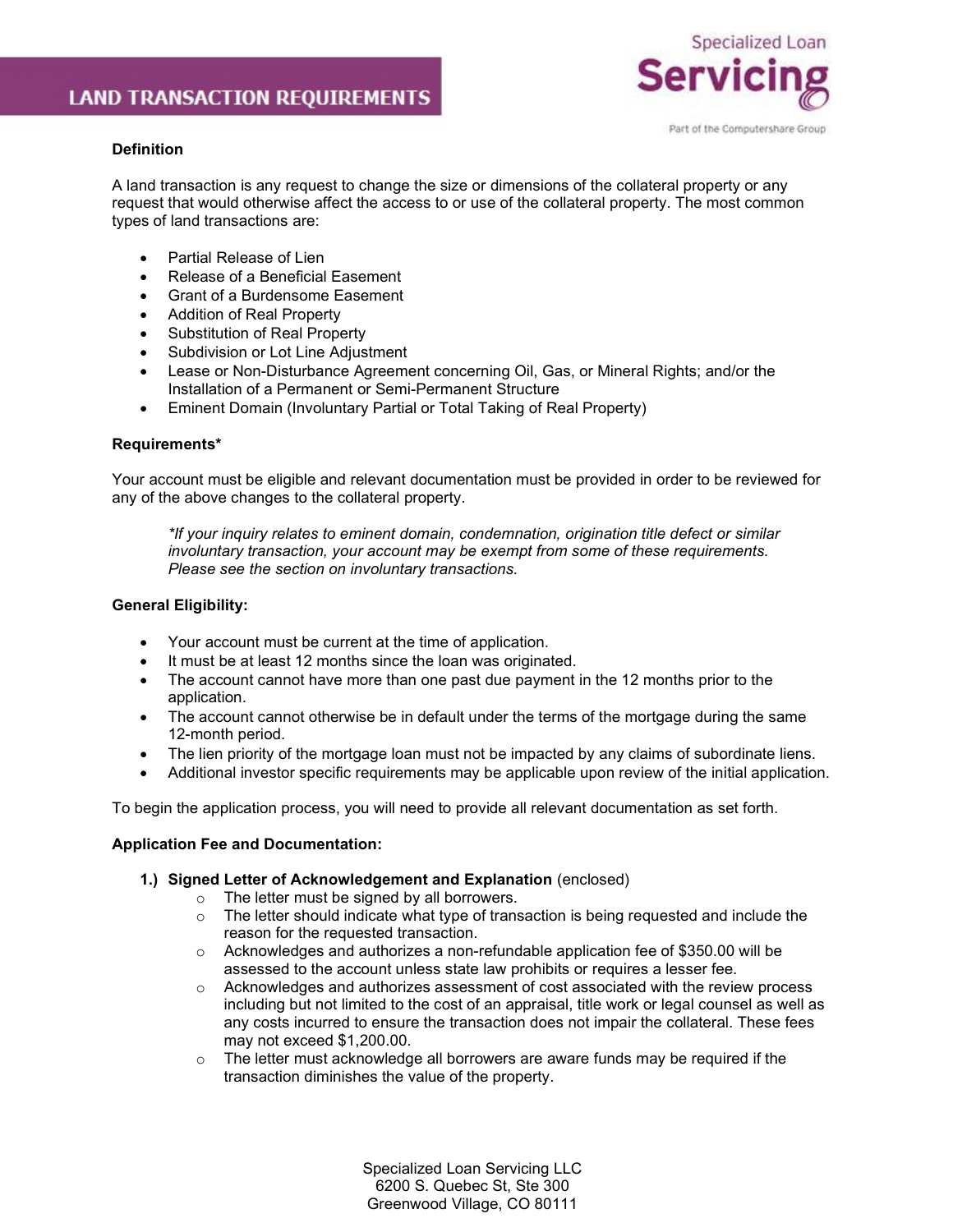# **LAND TRANSACTION REQUIREMENTS**



Part of the Computershare Group

- Even if you are not receiving compensation from a third party in connection with the transaction, funds may still be required.
- Any funds required will be applied to the principal balance of your loan in order to maintain the pre-transaction loan-to-value ratio ("LTV").

# 2.) Recorded or Recordable Survey or Plat

- o It must be drawn by a certified surveyor.
- o It must clearly show the area impacted by the proposed transaction, including any old and new boundary lines.
- $\circ$  It must include complete dimensions; square footage or acreage of the impacted areas.
- $\circ$  It must show the location of the primary dwelling and any improvements (structures) located on the property, including but not limited to detached garages, storage sheds, or accessory dwelling property, and if applicable, on-site septic systems or wells, easements and/or non-public roads.
- $\circ$  Please note SLS does not obtain this for you. You must provide this to begin the process. You should consult with your own attorney, title or real estate professional about how to obtain an appropriate survey or plat or other documents for your situation.

# 3.) Draft of the Proposed Instrument.

- o The draft must include the Legal Description of the impacted areas.
- $\circ$  Please note SLS does not prepare this for you. You must provide this to begin the process. You should consult with your own attorney, title or real estate professional about how to prepare an appropriate instrument or other documents for your situation.
- $\circ$  SLS may request an editable copy in Microsoft Word format in case revisions are needed.

# 4.) Appraisal Authorization Form (enclosed).

- $\circ$  Not all transactions will require an appraisal; however, SLS will determine whether the requested transaction is likely to impact the value of the property and will order appraisal when appropriate.
- $\circ$  The appraisal or valuation of the property must be ordered by us.
	- If you have obtained your own appraisal, you may include it with your application for consideration, but there is no guarantee it will be relied upon.
- o The appraisal will be ordered for the limited purpose of assessing:
	- Whether the loan-to-value (LTV) ratio will increase, decrease or remain the same as a result of the proposed transaction.
	- Whether the property will continue to conform to local zoning requirements after the proposed transaction is complete.
- $\circ$  The appraiser will contact you directly to coordinate at time for the inspection.
	- If you are unable to facilitate access to the property or refuse the
	- inspection, your application will be deemed withdrawn/abandoned.
- o Failure to provide the authorization will delay the processing of your application.
- 5.) Sales Contract (if applicable).
	- $\circ$  A copy of the sales contract must be provided of the transaction if applicable.
	- $\circ$  If the transaction involves the transfer of property to a third-party, but no compensation is involved, please explain the reason why in your letter.

### 6.) Third Party Authorization Form (form enclosed).

 $\circ$  This is needed if you wish for SLS to discuss the proposed transaction with any thirdparties, such as a Title Company, real estate agent or attorney who is assisting you with the request.

### Involuntary Transactions:

### 1.) Application Fee is NOT required.

- $\circ$  However, there may be costs associated with the review process, including but not limited to the cost of an appraisal, title work or legal counsel.
- $\circ$  These charges will be assessed to your account where permitted by law.

Specialized Loan Servicing LLC 6200 S. Quebec St, Ste 300 Greenwood Village, CO 80111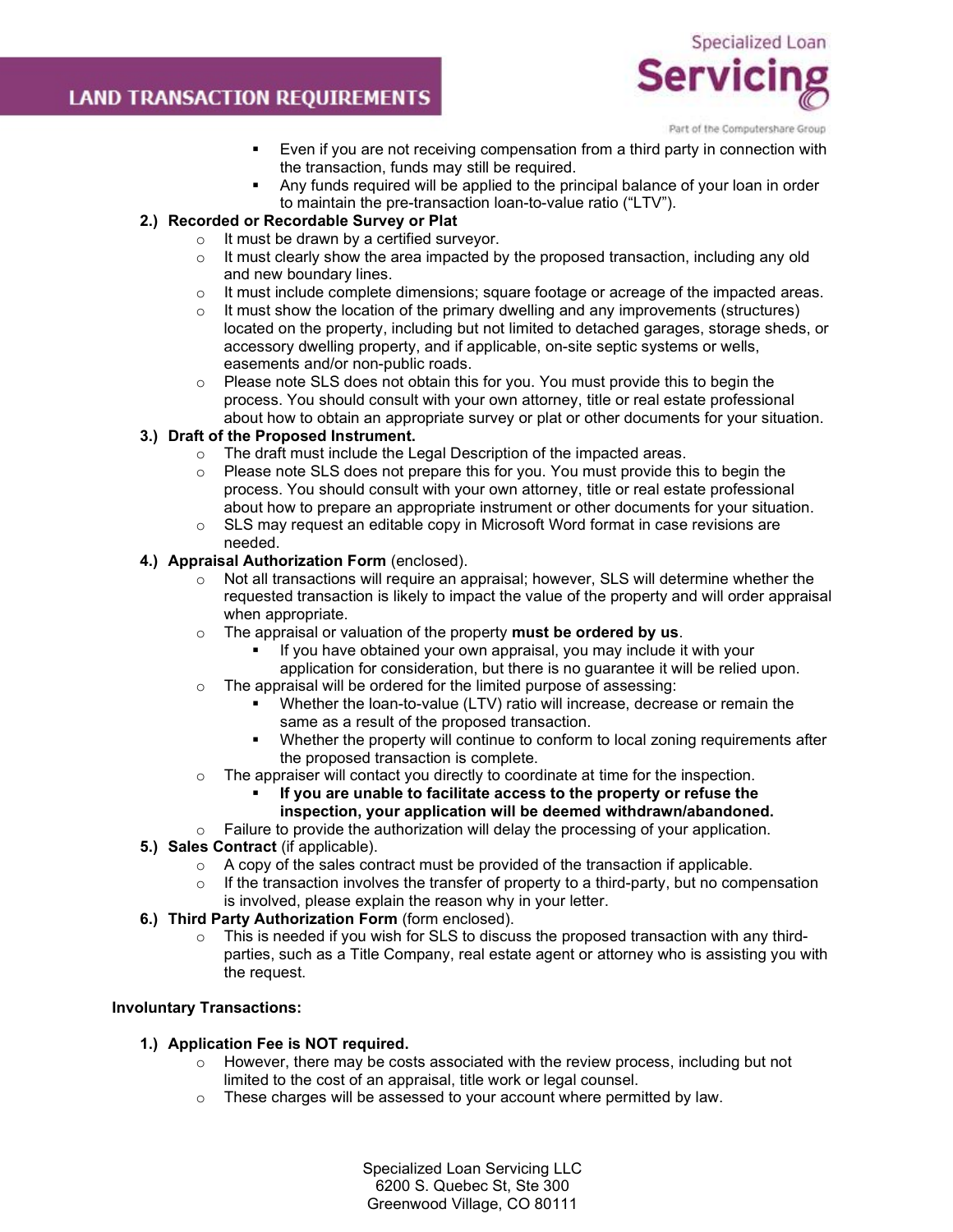# **LAND TRANSACTION REQUIREMENTS**



Part of the Computershare Group

#### $\overline{a}$ 2.) Letter of Explanation and/or Relevant Documentation.

- $\circ$  Please provide copies of any documents, correspondence, or other communication you have received regarding the eminent domain, condemnation or origination title defect.
- $\circ$  Please indicate whether any compensation is being offered and any supporting documentation, such as an appraisal or similar valuation provided by the government agency or third-party driving the transaction.
- $\circ$  If a court proceeding has been initiated, please provide any petitions, complaints, pleadings or legal documents.
- 3.) Appraisal Authorization Form (enclosed).
	- $\circ$  Appraisals provided by government agencies or third-parties will be reviewed and may be relied upon by SLS in its sole discretion. In the event the appraisal supplied is deemed unsatisfactory, SLS will order an appraisal or valuation of the property.
		- If you have obtained your own appraisal, you may include that with your application for consideration, but there is no guarantee it will be relied upon.
	- o Failure to provide the authorization will delay the processing of your application.

# 4.) Third Party Authorization Form (enclosed).

 $\circ$  This is needed if you wish for SLS to discuss the proposed transaction with any government agencies, such as a Department of Transportation, and any third-party, Title Company, real estate agent or attorney who is assisting you with the request.

### Please submit all required documentation by mail or email:

Mail Email Attn: Land Transactions Specialized Loan Servicing LLC 6200 S. Quebec St, Ste 300 Greenwood Village, CO 80111

PartialLienRelease@sls.net

After your application is received, we may determine additional information is required. SLS will contact you or your authorized third-party in the event documents or information not described above is required.

### PLEASE SEE IMPORTANT DISCLOSURES ON THE FOLLOWING PAGE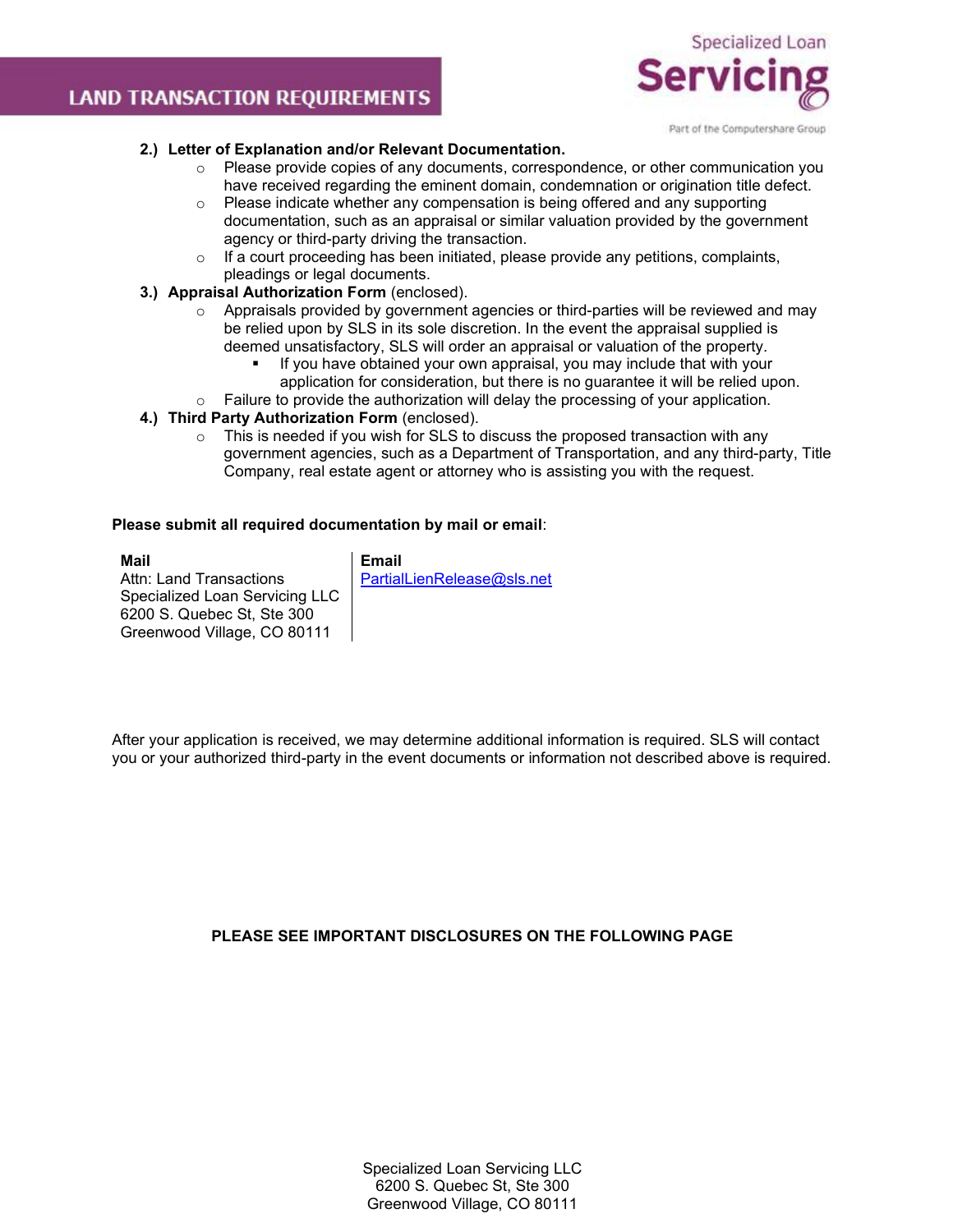

SPECIALIZED LOAN SERVICING LLC IS REQUIRED BY FEDERAL LAW TO ADVISE YOU THAT THIS COMMUNICATION IS FROM A DEBT COLLECTOR.

BANKRUPTCY NOTICE - IF YOU ARE A CUSTOMER IN BANKRUPTCY OR A CUSTOMER WHO HAS RECEIVED A BANKRUPTCY DISCHARGE OF THIS DEBT: PLEASE BE ADVISED THAT THIS NOTICE IS TO INFORM YOU OF THE STATUS OF THE MORTGAGE SECURED BY THE SUBJECT PROPERTY. THIS NOTICE CONSTITUTES NEITHER A DEMAND FOR PAYMENT NOR A NOTICE OF PERSONAL LIABILITY TO ANY RECIPIENT HEREOF, WHO MIGHT HAVE RECEIVED A DISCHARGE OF SUCH DEBT IN ACCORDANCE WITH APPLICABLE BANKRUPTCY LAWS OR WHO MIGHT BE SUBJECT TO THE AUTOMATIC STAY OF SECTION 362 OF THE UNITED STATES BANKRUPTCY CODE. IF YOU RECEIVED A DISCHARGE OF THE DEBT IN BANKRUPTCY, WE ARE AWARE THAT YOU HAVE NO PERSONAL OBLIGATION TO REPAY THE DEBT. WE RETAIN THE RIGHT TO ENFORCE THE LIEN AGAINST THE COLLATERAL PROPERTY, WHICH HAS NOT BEEN DISCHARGED IN YOUR BANKRUPTCY, IF ALLOWED BY LAW AND/OR CONTRACT. IF YOU HAVE QUESTIONS, PLEASE CONTACT US AT 1-800-306-6057.

SUCCESSORS IN INTEREST - IF YOU ARE IN RECEIPT OF THIS COMMUNICATION PURSUANT TO YOUR STATUS AS A SUCCESSOR IN INTEREST TO THE SUBJECT PROPERTY, THIS NOTICE DOES NOT MAKE YOU LIABLE FOR THE MORTGAGE DEBT. UNLESS YOU ARE PERSONALLY LIABLE FOR OR HAVE ASSUMED THE MORTGAGE LOAN, YOU CANNOT BE REQUIRED TO USE YOUR ASSETS TO PAY THE MORTGAGE DEBT. THE LENDER HAS A SECURITY INTEREST IN THE PROPERTY AND A RIGHT TO FORECLOSE ON THE PROPERTY, WHEN PERMITTED BY LAW AND AUTHORIZED UNDER THE MORTGAGE LOAN CONTRACT.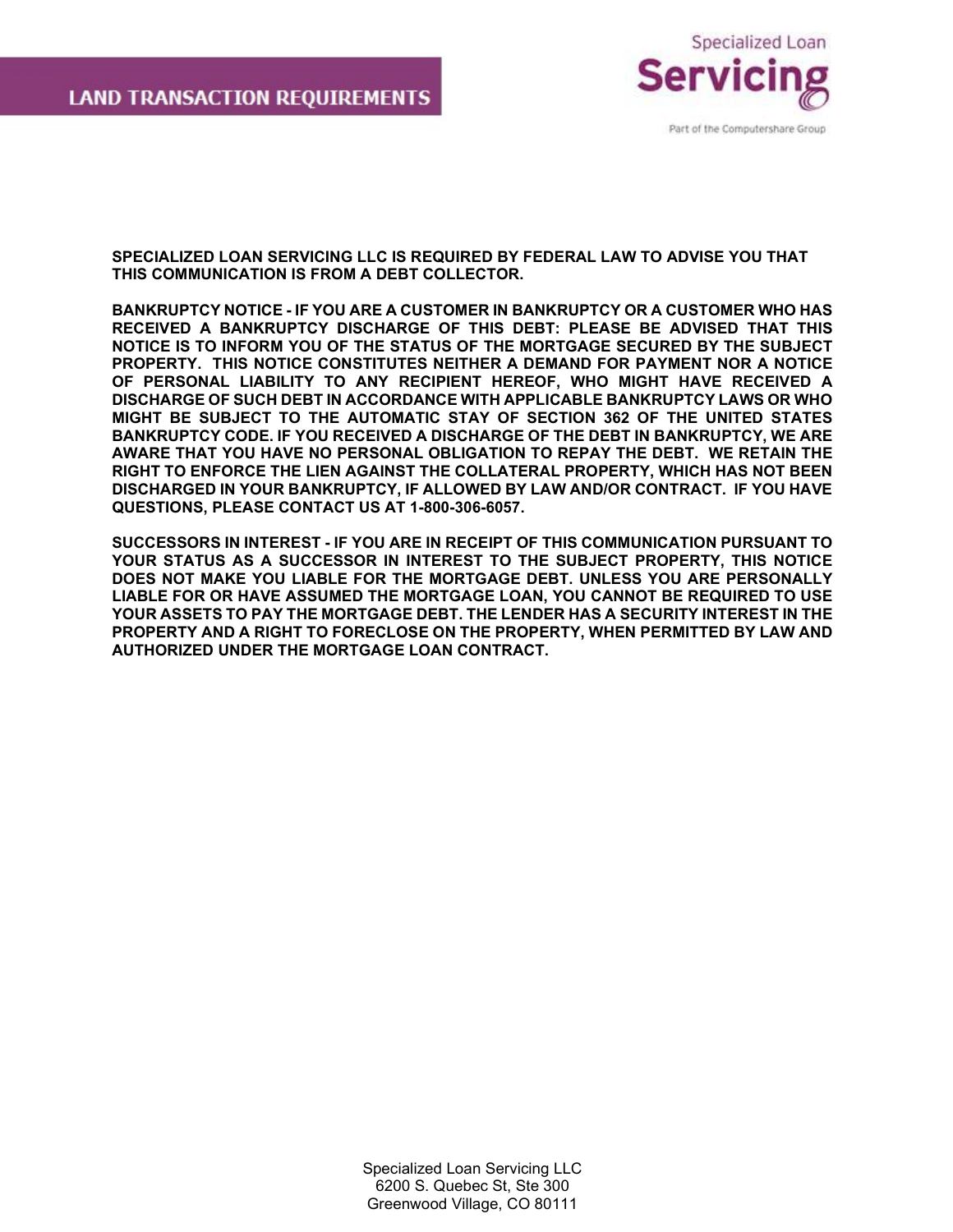![](_page_4_Picture_1.jpeg)

Mortgage Lender/Servicer Name (Servicer) Account Number

Property Address:

What type of transaction are you requesting?

Please explain the reason for the request:

By signing and returning this completed form, you acknowledge and authorize a non-refundable application fee of \$350.00 will be assessed to the account number listed above, unless state law prohibits or requires a lesser fee. No fee will be assessed if the request is determined to be involuntary.

\_\_\_\_\_\_\_\_\_\_\_\_\_\_\_\_\_\_\_\_\_\_\_\_\_\_\_\_\_\_\_\_\_\_\_\_\_\_\_\_\_\_\_\_\_\_\_\_\_\_\_\_\_\_\_\_\_\_\_\_\_\_\_\_\_\_\_\_\_\_\_\_\_\_\_\_\_\_\_\_\_\_\_

Primary Borrower Printed Name **Primary Borrower Signature** Primary Borrower Signature

 $\overline{a}$ 

Secondary Borrower Printed Name Secondary Borrower Signature Date

Specialized Loan Servicing LLC 6200 S. Quebec St, Ste 300 Greenwood Village, CO 80111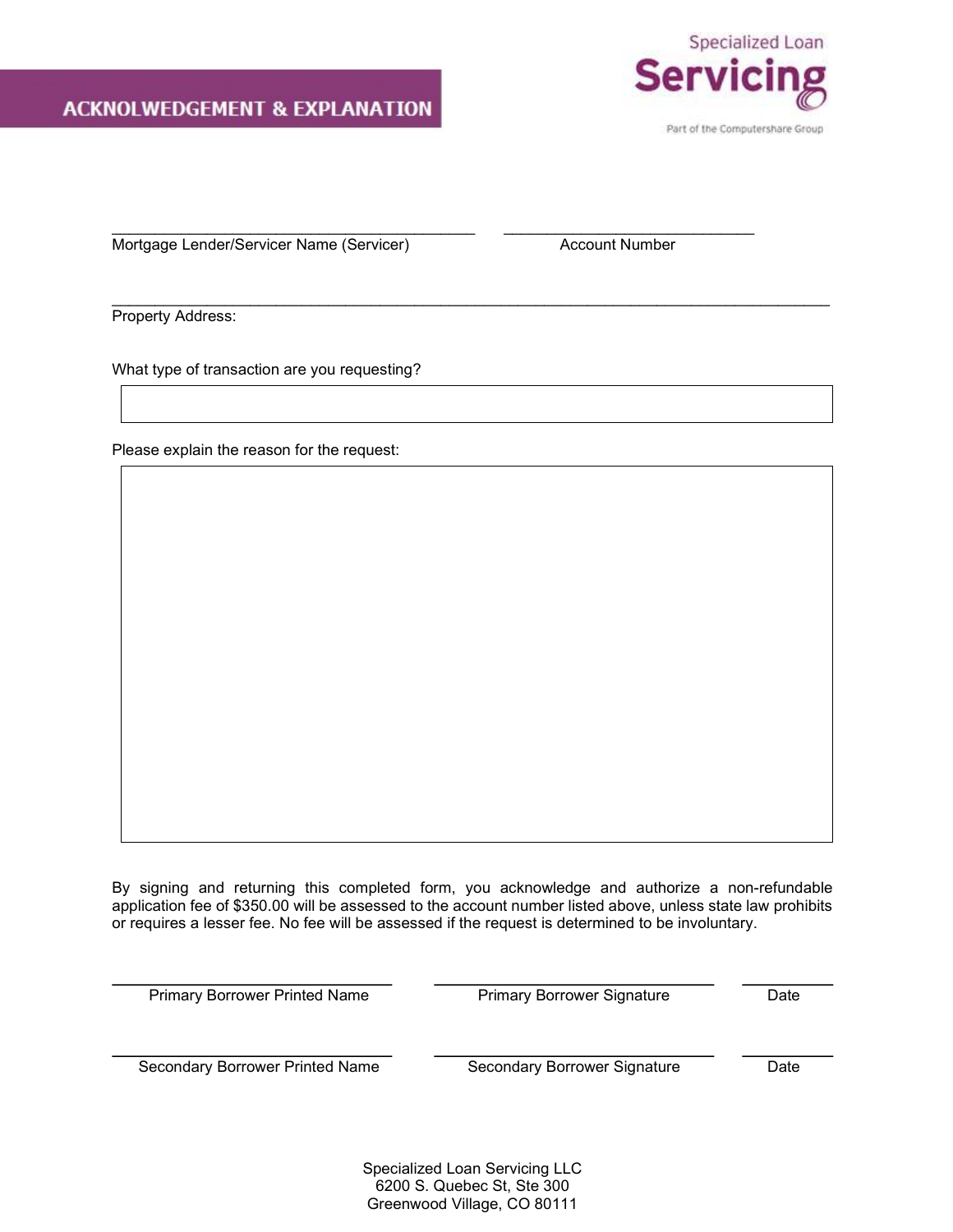# **APPRAISAL AUTHORIZATION FORM**

![](_page_5_Picture_1.jpeg)

\_\_\_\_\_\_\_\_\_\_\_\_\_\_\_\_\_\_\_\_\_\_\_\_\_\_\_\_\_\_\_\_\_\_\_\_\_\_\_\_\_\_ \_\_\_\_\_\_\_\_\_\_\_\_\_\_\_\_\_\_\_\_\_\_\_\_\_\_\_\_\_ Mortgage Lender/Servicer Name (Servicer) Mortgage Account Number

Property Address:

 $\overline{a}$ 

Please provide the name and phone number of the person who will grant access to the property for the appraisal. The appraiser will reach out directly to the person designated below to coordinate a date and time for the inspection.

 $\mathcal{L}_\mathcal{L} = \mathcal{L}_\mathcal{L} = \mathcal{L}_\mathcal{L} = \mathcal{L}_\mathcal{L} = \mathcal{L}_\mathcal{L} = \mathcal{L}_\mathcal{L} = \mathcal{L}_\mathcal{L} = \mathcal{L}_\mathcal{L} = \mathcal{L}_\mathcal{L} = \mathcal{L}_\mathcal{L} = \mathcal{L}_\mathcal{L} = \mathcal{L}_\mathcal{L} = \mathcal{L}_\mathcal{L} = \mathcal{L}_\mathcal{L} = \mathcal{L}_\mathcal{L} = \mathcal{L}_\mathcal{L} = \mathcal{L}_\mathcal{L}$ 

Name: \_\_\_\_\_\_\_\_\_\_\_\_\_\_\_\_\_\_\_\_\_\_\_\_\_\_\_\_\_

Phone: \_\_\_\_\_\_\_\_\_\_\_\_\_\_\_\_\_\_\_\_\_\_\_\_\_\_\_\_\_

By signing and returning this completed form, you authorize SLS to coordinate and bill you for an appraisal of the property indicated above. Charges incurred will be assessed to the account number listed above.

| <b>Primary Borrower Printed Name</b> | <b>Primary Borrower Signature</b> | Date |
|--------------------------------------|-----------------------------------|------|
| Secondary Borrower Printed Name      | Secondary Borrower Signature      | Date |